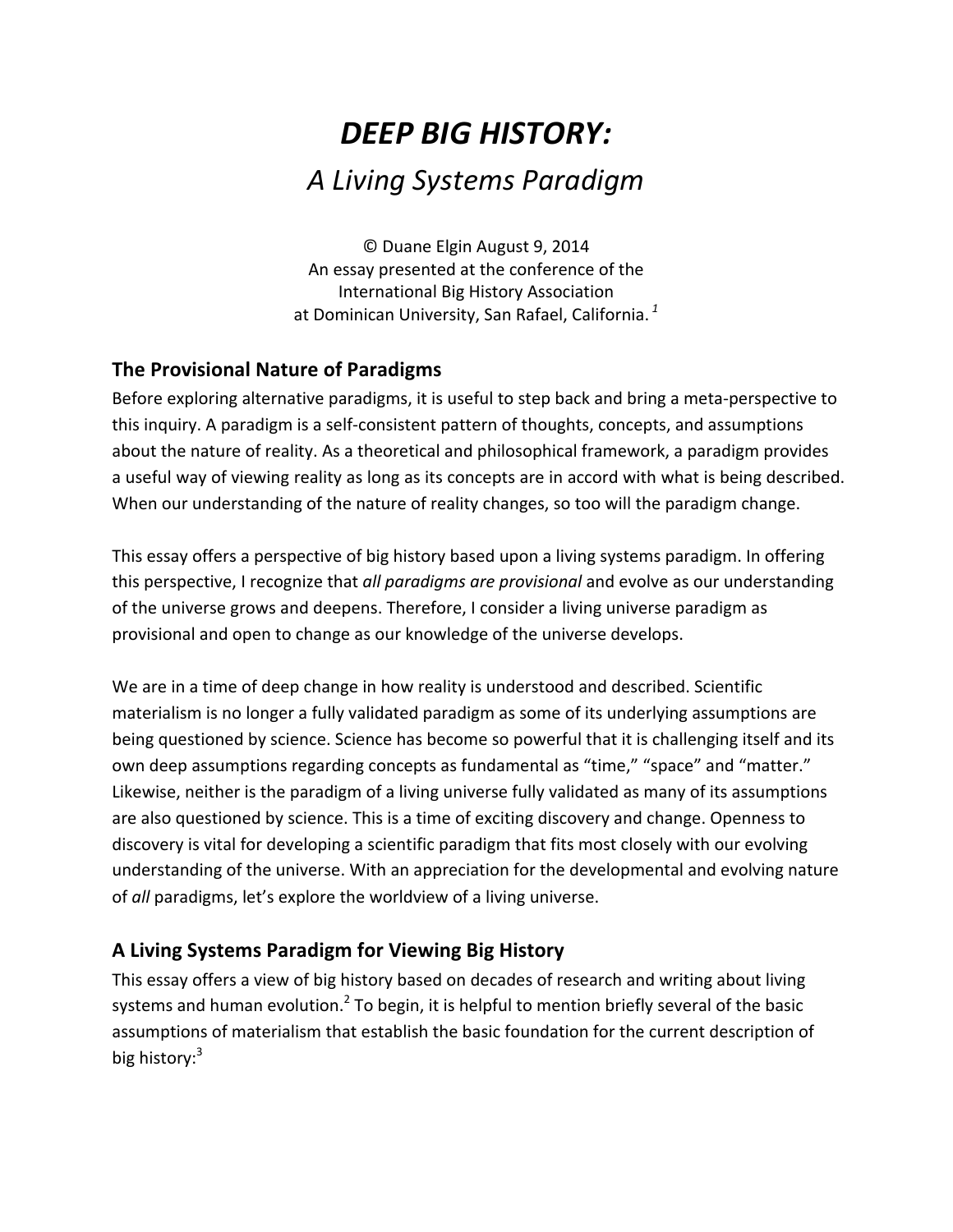- Measurable matter is the only reality and is essentially mechanical in its workings.
- At the foundations of existence, matter is without consciousness or subjectivity.
- Because there is no underlying "presence" or awareness, nature has no purpose and evolution has no inherent meaning.
- Consciousness is largely unique to humans, is a by-product bio-chemistry and is confined within the brain.

In contrast with these assumptions, a living systems paradigm views, for example, consciousness as a fundamental property of the universe. The idea of a "living universe" is not a new perspective. More than two thousand years ago, Plato described the universe as a single living creature that encompasses all living creatures within it. In this view, we live within a living system of unfathomable intelligence, subtlety, power, and patience. In turn, we appear to be evolving expressions of that living universe, infused with a knowing capacity or consciousness, and with an existence that is largely non-material in nature.

In what ways does our universe function as if it were a living system? There is not the space in this short essay to do more than gesture toward the beginnings of answers to these provocative questions.<sup>4</sup> However, summarized below are five attributes of our universe that point to a "living systems" perspective rather than a non-living perspective.

**1. A Unified Whole**—In physics, non-locality or action at a distance refers to the direct interaction of two objects that are separated in space with no apparent mechanism of connection. In quantum mechanics, physicists stress the fact that two particles can have immediate effects on each other, even when separated by large distances where this should be impossible. Although the idea is counterintuitive, non-locality is now widely accepted by quantum physicists. Even before the development of quantum mechanics, Isaac Newton assumed the universe was a unified whole and this was the basis for his theory of gravitation which assumes that all matter throughout the universe interacts with all other matter. Likewise, Ernst Mach developed the principle of inertia based on the assumption that local physical laws of motion are determined by the large-scale structure of the universe. In different ways, the universe is no longer regarded as a disconnected collection of planets, stars, and fragments of matter. Instead, the powerful tools of science have demonstrated that even, across vast distances, the universe is connected with itself. In the words of the physicist David Bohm, the universe is "an *undivided* wholeness in flowing movement."<sup>5</sup> This does not mean that scientists understand how this connectivity works—only that it is real and that, at a fundamental level, the universe is a unified system.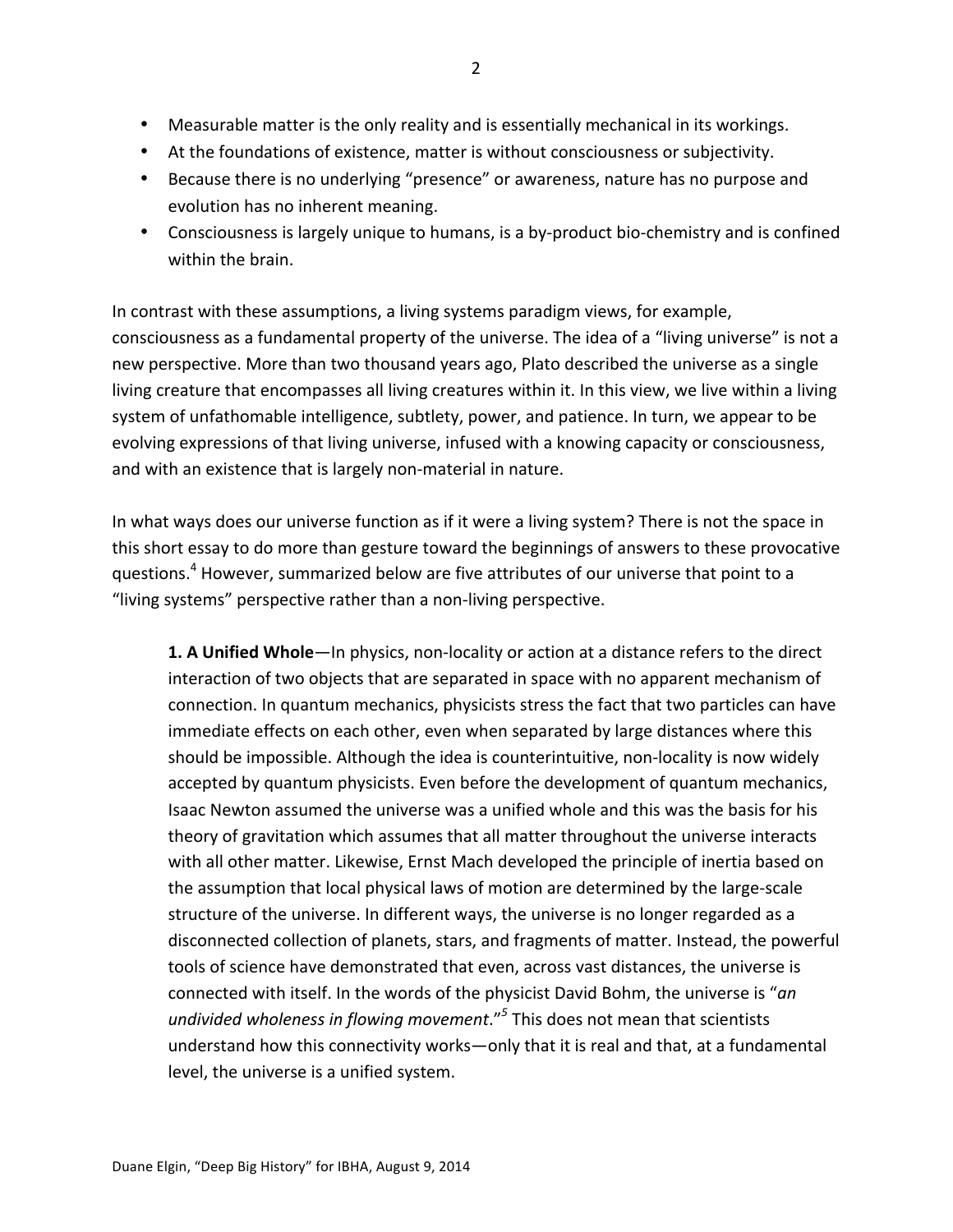**2. Immense Background Energy**—Scientists used to think that empty space was essentially "empty" and was characterized by the absence of everything. However, scientists have now discovered there exists an extraordinary amount of background energy permeating the universe, including empty space. Empty space is not empty. David Bohm calculated that a single cubic centimeter of "empty space" contained the energy equivalent of millions of atomic bombs.  $6$  Even in a complete vacuum, there exist phenomenal levels of background energy sometimes referred to as "dark energy"—an energy that comprises roughly 73 percent of the known universe and is viewed by many cosmologists as the force responsible for the increasing acceleration in the expansion of the overall universe. We are swimming in an ocean of subtle energy of such immense power that it is virtually incomprehensible.

**3. Continuous Creation**—The universe is not static—despite outward appearances of solidity and stability, the universe is a completely dynamic system. In the words of the cosmologist Brian Swimme, "The universe emerges out of an all-nourishing abyss not only fourteen billion years ago but in every moment."<sup>7</sup> At every moment, the universe is being created as a single orchestration of manifestation. Because nothing is left out of the process of continuous creation, we are participants in a cosmic scale process whether we are conscious of it or not. Even space is not simple "emptiness" but is a dynamically manifesting transparency we call "space-time." The entirety of this great cosmic body of being, including the fabric of space-time, is continuously created at each instant. Scientists sound like poets as they attempt to describe our cosmos in its process of becoming. Beneath the solid surface of material objects an extraordinary flow of activity is occurring that is almost beyond comprehension. Guy Murchie writes: "Should you glance for just one second, for example, upon an ordinary yellow dress, the electrons in the retinas of your eyes must vibrate about 500,000,000,000,000 times during the interval, registering more oscillations in that second than all the waves that have beat upon the shores of all the earthly oceans in ten million years."<sup>8</sup> The mathematician Norbert Wiener expressed it this way, "We are not stuff that abides, but patterns that perpetuate themselves; whirlpools of water in an ever-flowing river.<sup>"</sup> Max Born, a physicist who was instrumental in the development of quantum mechanics wrote, "We have sought for firm ground and found none. The deeper we penetrate, the more restless becomes the universe; all is rushing about and vibrating in a wild dance."<sup>10</sup> If all is in motion at every level, and all motion presents itself as a coherent and stable pattern, then all that exists is a singular orchestration. All flows comprise one grand symphony in which we are all players, a single creative expression -a uni-verse.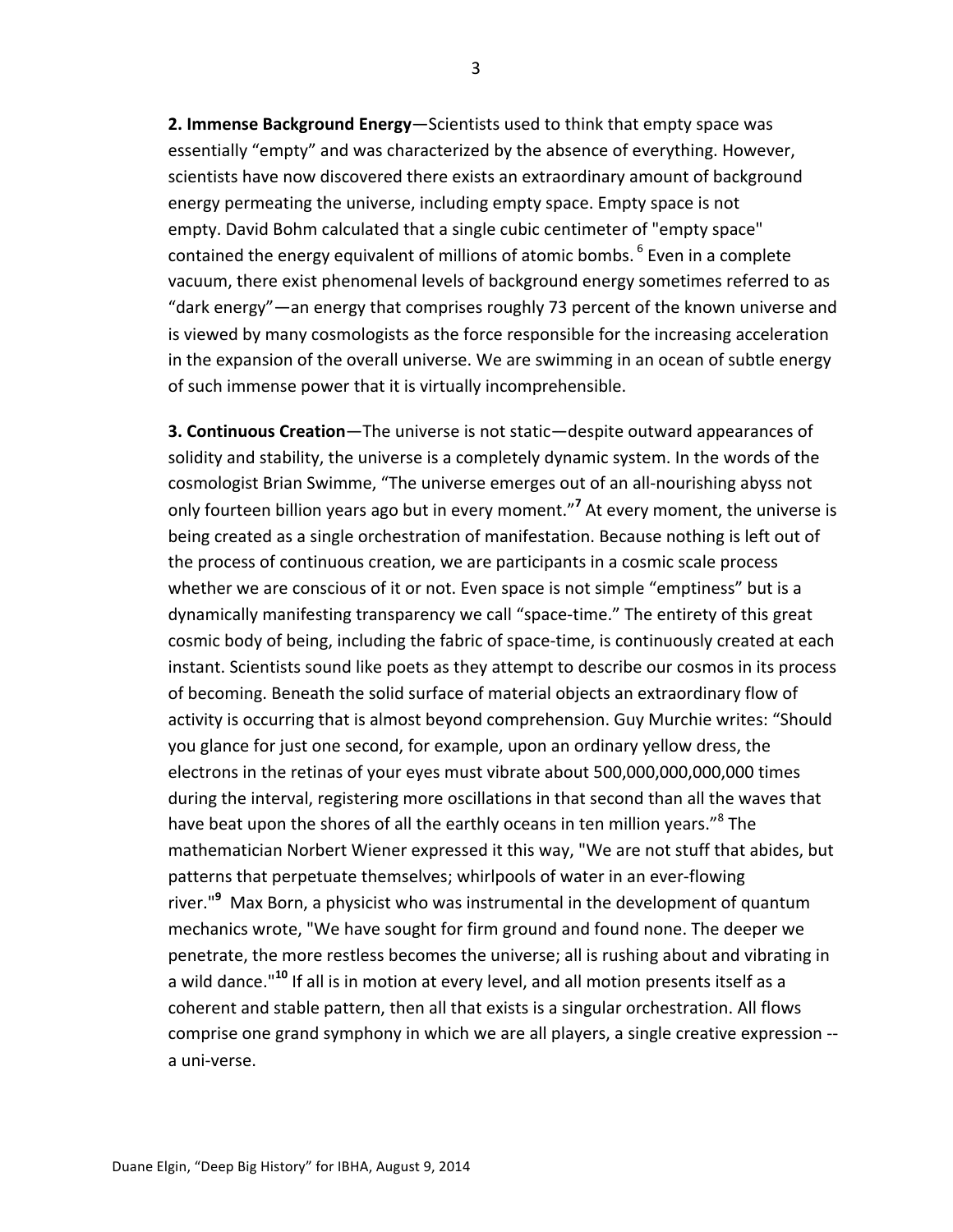4. Consciousness at Every Scale-With increasingly sophisticated tools, scientists are finding a spectrum of consciousness ranging from what might be called primary perception at the atomic and cellular level to a capacity for reflective consciousness at the human level.<sup>11</sup> From the atomic level to the human scale and in between, we find a capacity for reflection and choice that is fitting for that scale.

The physicist and cosmologist Freeman Dyson writes that, at the atomic level, "Matter in quantum mechanics is not an inert substance but an active agent, constantly making choices between alternative possibilities. . . It appears that mind, as manifested by the capacity to make choices, is to some extent inherent in every electron."<sup>12</sup> This does not mean that an atom has the same consciousness as a human being, but rather that an atom has a reflective capacity appropriate to its form and function. Max Planck, developer of quantum theory, stated, "I regard consciousness as fundamental. I regard matter as derivative from consciousness. We cannot get behind consciousness. Everything that we talk about, everything that we regard as existing, postulates consciousness." 13

Consciousness is also present at the primitive molecular level with molecules consisting of no more than a few simple proteins. Researchers have found that such molecules have the capacity for complex interaction that is the signature of living systems. As one of the researchers who made this discovery stated, "We were surprised that such simple proteins can act as if they had a mind of their own."<sup>14</sup>

At a still higher level, we find consciousness operating in the behavior of forest slime mold in search of a new feeding area. For most of its life, slime mold exists as a single-cell amoeba. When it needs food, however, it can transform itself into a much larger entity with new capacities. Individual amoebas send out signals to others nearby until thousands assemble. When they reach a critical mass, they organize themselves, without the aid of any apparent leader, into an organism that can move across the forest floor. Upon reaching a better feeding area, they release spores from which new amoebas are formed.<sup>15</sup> Under conditions of great stress, the forest slime mold mobilizes a capacity for collective consciousness and action that insures its own survival.

As these examples illustrate, if some form of consciousness is operating at the level of atoms, molecules, and single-cell organisms, then we should not exclude the possibility that "consciousness" is a very sophisticated, invisible, and basic capacity that is manifest at every level of the universe and has been an integral aspect from its beginning.

**5. Freedom at the Foundations**—Uncertainty—and therefore freedom—is fundamental to a quantum view of the universe. Quantum physics describes reality in terms of probabilities, not certainties. Uncertainty and freedom are built into the very

4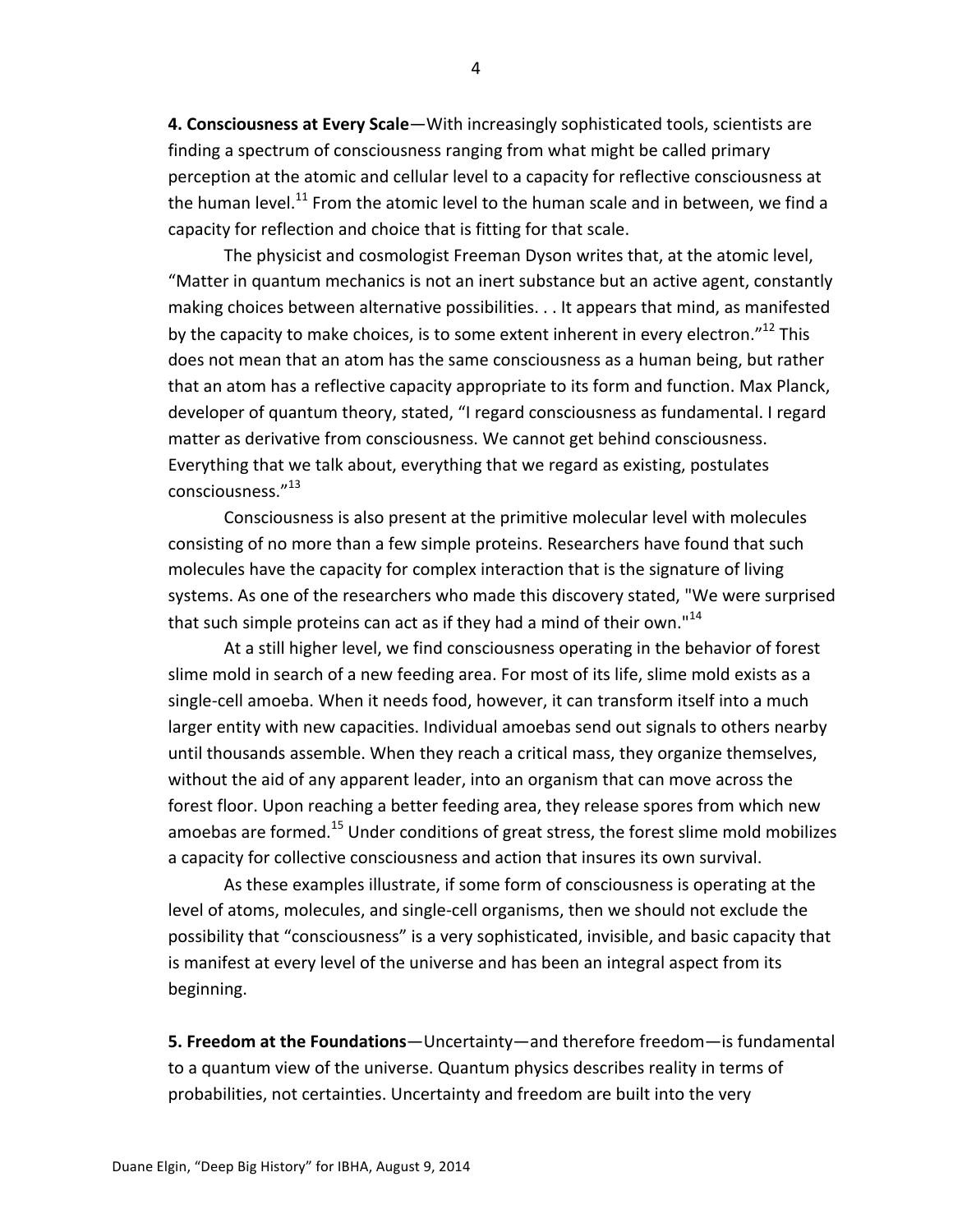foundations of material existence. No one part of the cosmos determines the functioning of the whole; rather, everything seems to be connected with everything else, weaving the cosmos into one, vast interacting system. Everything that exists contributes to the cosmic web at each moment, whether it is conscious of its contribution or not. In turn, it is the consistency of interrelations of all the parts of the universe that determines the condition of the whole. We therefore have great freedom to act within the limits established by the larger web of life within which we are immersed.

Summarizing, there is scientific support for regarding the universe as *a unified system that is sustained continuously by the flow-through of phenomenal amounts of energy and whose* essential nature includes consciousness or a self-reflective capacity that enables systems at *every scale of existence to exercise some freedom of choice.* While these scientific properties do not "prove" the universe is a living system, they clearly point in that direction and invite a much deeper inquiry into how a living systems perspective could manifest in big history. Overall, there is compelling and growing scientific evidence to support a living systems perspective as one legitimate track in big history.

## **Contributions of a Living Systems Paradigm**

What value does a living systems perspective contribute to big history? Importantly, a living systems paradigm includes the co-evolution of culture and consciousness as an important aspect of the human journey.<sup>16</sup> Through history, humanity's capacity for self-reflective consciousness has developed progressively—from the magical world of the hunter-gatherer, to the nature-based world of the agrarian farmer, then into the dynamic world of the urbanindustrial society, and now into a holographic perspective and collective consciousness rapidly awakening within our global brain.<sup>17</sup>

**1. Transformed Identity**: In the paradigm of scientific materialism, we are no more than bio-chemical beings—evolutionary accidents whose consciousness and aliveness are ultimately separate from the rest of the non-living and unconscious universe that surrounds us. In contrast, from a living systems perspective, we are both biological beings and cosmic participants in a vast field of life-energy. Our identity is immeasurably deeper and larger than imagined by scientific materialism: Physicist Brian Swimme explains that the intimate sense of self-awareness we experience bubbling up at each moment, "is rooted in the originating activity of the universe. We are all of us arising together at the center of the cosmos." $18$  We thought that we were no bigger than our physical bodies, but now we are learning that we are participants in the flow of continuous creation of the cosmos. Awakening to our identity as simultaneously distinct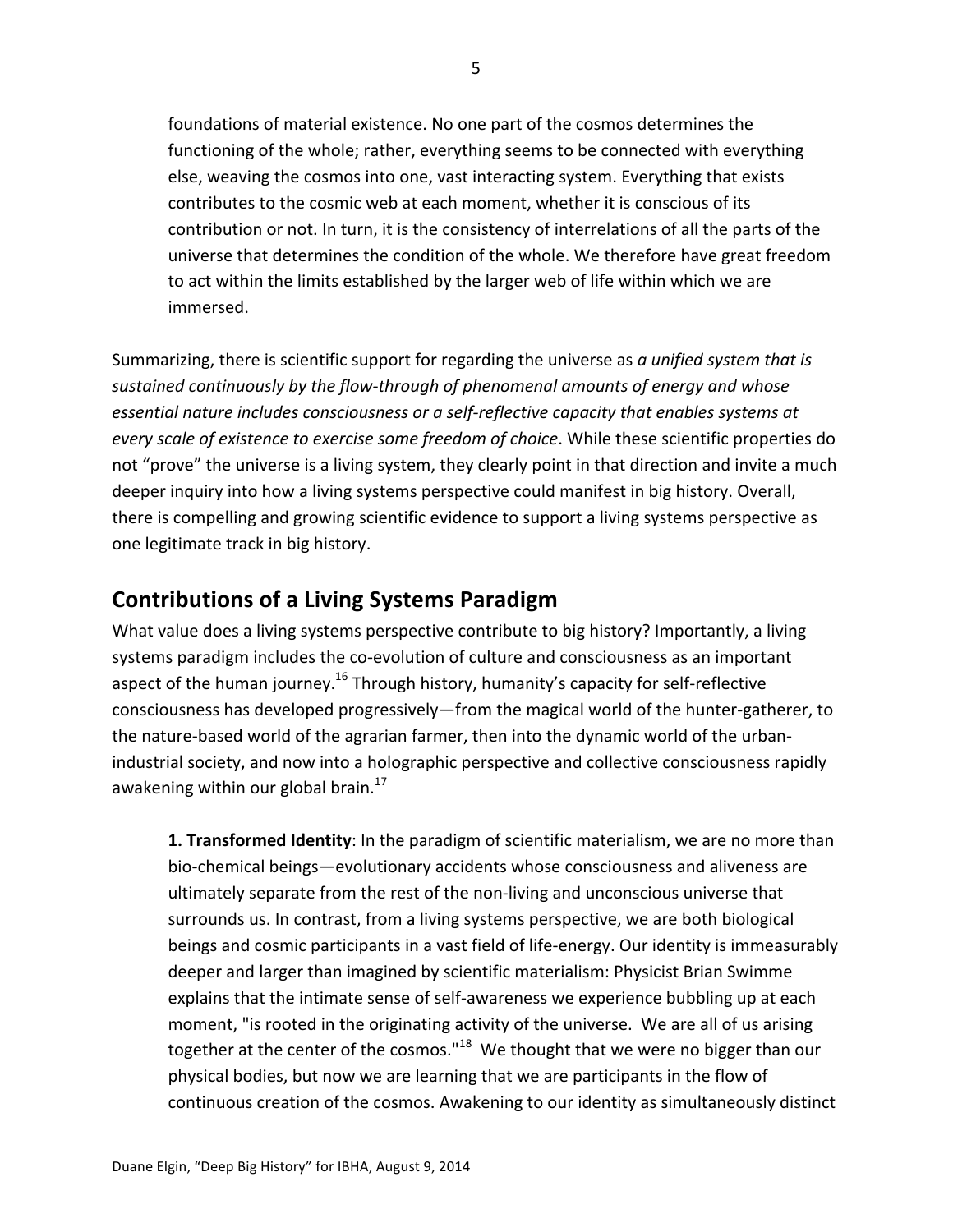and intimately interconnected with a living universe can help us transform feelings of existential separation and species-arrogance that threaten our future.

**2. Compelling Purpose**: A non-living universe is not conscious and is therefore oblivious to any sense of human purpose. As existentially separate life-forms, we may strive heroically to impose some reason for our existence on the universe, but this is ultimately fruitless in a cosmos unaware of life. In dramatic contrast, a living universe is intent on growing self-referencing and self-organizing systems within itself at every scale.<sup>19</sup> We are expressions of aliveness that, after nearly 14 billion years, enable the universe to look back and reflect upon itself. A living universe paradigm brings a profound shift in our evolutionary purpose: We are moving from seeing ourselves dropped into a fragmented and lifeless cosmos without apparent meaning or purpose, to seeing ourselves on a sacred journey within a living and unified cosmos whose purpose is to serve as a learning system. If the cosmos is a learning system, then a primary purpose would be for us to learn from both the pleasures and the pains of the world. If there were no freedom to make mistakes, there would be no pain. If there were no freedom for authentic discovery, there would be no ecstasy. In freedom, we experience both pleasure and pain in the process of discovering our identity as beings of both earthly and cosmic dimensions. After nearly 14 billion years of evolution, we stand upon the Earth as agents of self-reflective and creative action who are engaged in a time of great transition and conscious learning.

**3. Deep Meaning & Feeling**: If the universe is dead at its foundations, then, in its depths it has no feelings for us as human beings nor does it offer a sense of meaning and purpose. Because a non-living universe is unconscious at its foundations, it is indifferent to humanity and unknowing of our evolving creations and conditions. Nothing will ultimately matter to non-living matter. All will be forgotten. An old saying goes, "A dead man tells no stories." In a similar way, "A dead universe tells no stories." In contrast, a living universe is itself a vast story continuously unfolding with countless characters playing out gripping dramas of awakening. Could the *essence* of learning embodied in countless life stories be remembered within invisible or non-material ecologies of our living universe as well as passed along to enhance the field of intelligence on behalf of other cosmic systems blossoming within a larger multi-verse? $^{20}$ 

With regard to feeling, how we experience ourselves within the surrounding universe has an enormous impact on our approach to life. If we are indifferent and unconscious to the miraculous cosmos we exist within, then our life-experience and reality will often collapse down to the scope of our everyday lives—and a socially constructed existence that is deeply disconnected from conscious connection with a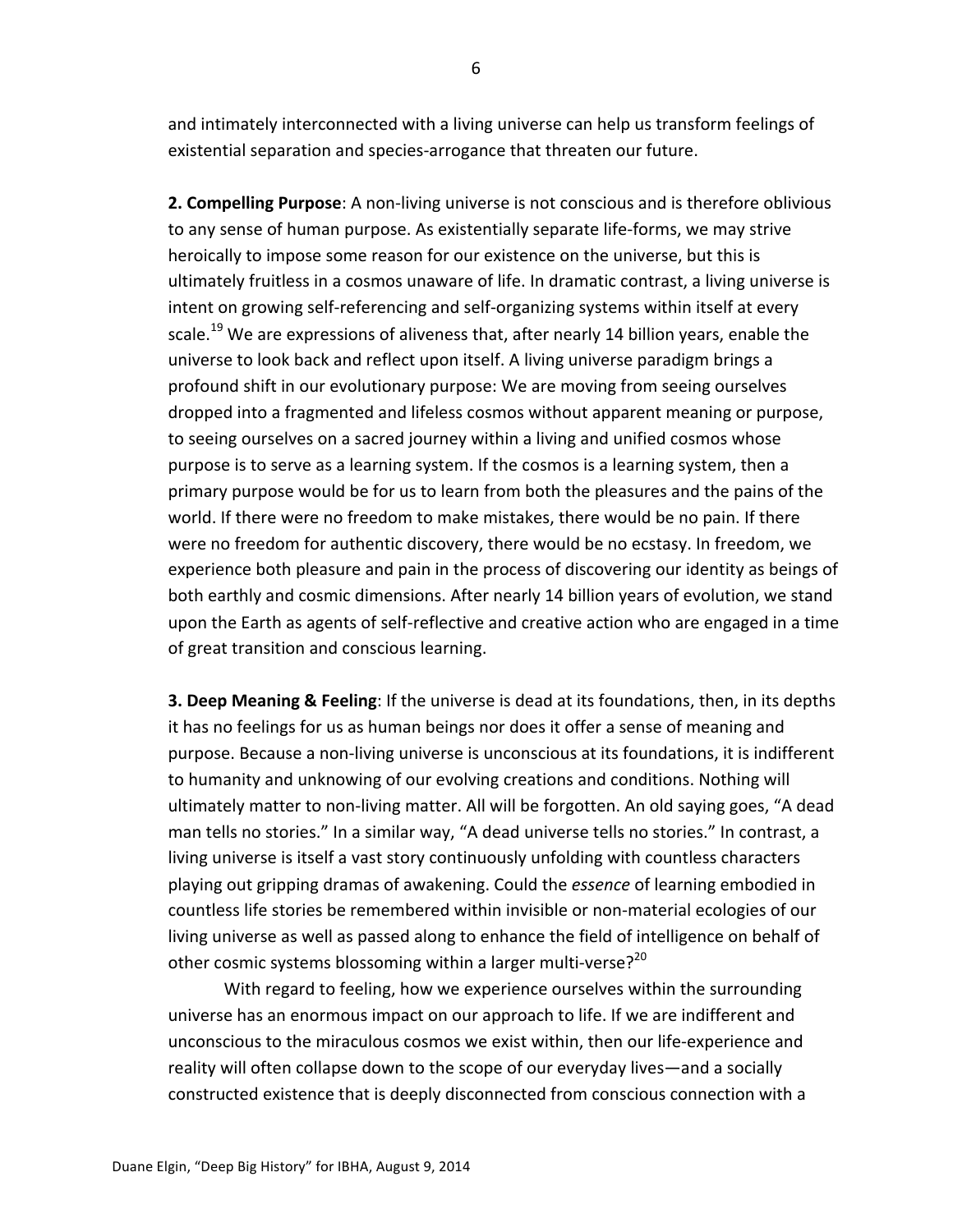living universe. Or, if we regard the universe as dead at the foundations, then feelings of existential alienation, anxiety, dread, and fear are quite reasonable. Why seek communion with the cold indifference of lifeless matter and empty space? If we allow ourselves to drop into life, won't we simply sink into existential despair? However, if we live in a living universe, then feelings of subtle connection, curiosity, and gratitude are understandable. We see ourselves as participants in a cosmic garden of life that the universe has been patiently nurturing over billions of years. A living universe invites us to shift from feelings of indifference, fear, and cynicism to feelings of curiosity, love, awe, and participation.

**5. Natural Ethics**: In a non-living, bio-mechanical cosmos, we are existentially isolated entities whose being stops at the edge of our skin. In turn, it is rational that our scope of ethical concern would not extend much further than ourselves, our family, and others on whom we depend for our well-being. In contrast, a larger scope of ethics can emerge from an intuitive connection with a living universe that provides us with a "moral tuning" fork." We can each tune into this living field and sense what is in harmony with the wellbeing of the whole. When we are in alignment, we can experience a positive hum of well-being as a kinesthetic sense that we call "compassion."<sup>21</sup> In a similar way, we can also experience the dissonant hum of discordance. When we are truly centered in the life current flowing through us, we tend to act in ways that promote the well-being and harmony of the whole. When we discover that we are part of the seamless fabric of creation, it naturally awakens a sense of connection with and compassion for the rest of life.

**6. Sustainable Living**: In a dead universe, consumerism makes sense. In a living universe, simplicity makes sense. On the one hand, if the universe is unconscious and dead at its foundations and each of us is the product of blind chance among materialistic forces, then it seems fitting that we, the living, exploit on our own behalf that which is not alive. If most of the known universe is lifeless, then it has no deeper purpose, meaning or value. If we are separate beings in a lifeless universe, there are no deeper ethical or moral consequences to our actions beyond their immediate, physical impacts. It is only natural, therefore, that we focus on consuming material things to minimize life's pains and maximize its comforts. How do we know we "matter"? By how much matter we have in our lives: a big house, a big car, a big bank account, and so on. In this view, the more matter we have the more we must matter. An alternative view is that, if the universe is conscious and alive, then we are the product of a deep intelligence that infuses the entire cosmos. We shift from feelings of existential isolation in a lifeless universe to a sense of intimate communion within a living universe. If life is nested within life, then it is only fitting that we treat everything that exists as alive and worthy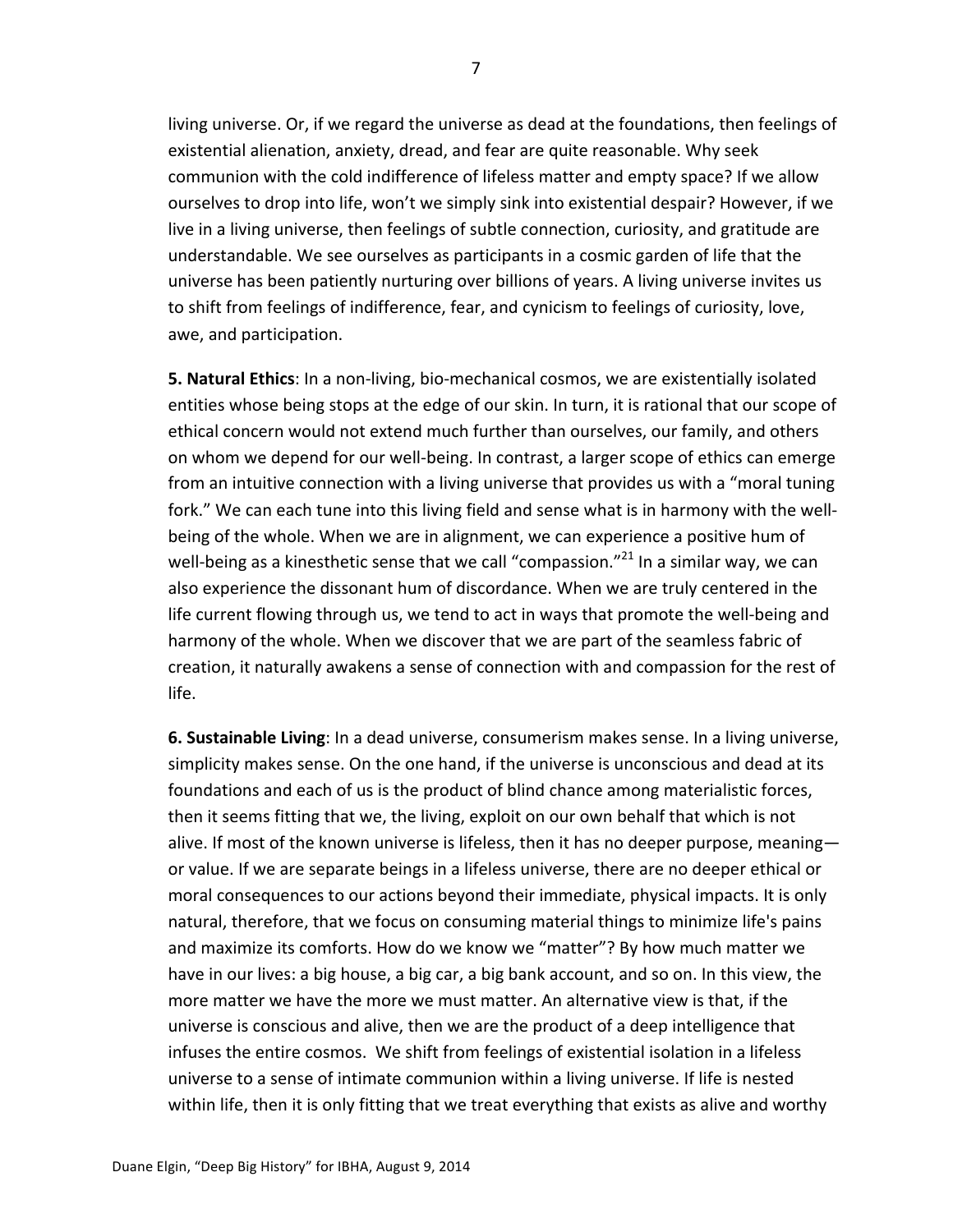of respect. Every action in a living universe has ethical consequences that reverberate throughout the ecosystem of the living cosmos. In turn, the search for a meaningful way of life shifts from a desire for high-consumption lifestyles that distract us from an indifferent, non-living universe, and toward simpler ways of living that enable us to connect more directly with a living universe of which we are an integral part. In a living universe, it is only natural that people would choose simpler ways of living that afford greater time and opportunity for connecting with the aliveness of the world in meaningful relationships, creative expressions, and rewarding experiences.

In conclusion, as a provisional paradigm, a living systems perspective brings with it a transformed description of our cosmic identity, purpose, meaning, consciousness, and ethics as well as a compassionate concern for sustainable ways of living. These are of immeasurable value to humanity as we seek to grow consciously through a time of profound planetary transition and come together to build a promising species-civilization. It is scientifically valid, *critical* to our pathway into the future, and enormously enriching to bring a living systems *paradigm into big history as a legitimate track of discovery and development*.

<sup>&</sup>lt;sup>1</sup> Duane Elgin can be contacted at: Duane@DuaneElgin.com The author greatly appreciates feedback on this essay received from: Christopher Bache, William Barnard, Jim Garrison, David Korten, Ervin Laszlo, Philip Novak, Rupert Sheldrake, Brian Swimme, Jeff Vander Clute, and Roger Walsh. I also want to express my gratitude to Lynnaea

Lumbard and Louis & Jean Elsa Sloss for their support in developing this essay for the IBHA conference.<br><sup>2</sup> This essay draws upon books I've authored in the area of big history including *The Living Universe: Where Are We? Who Are We? Where Are We Going?* San Francisco: Berrett-Koehler, 2009, *Awakening Earth: Exploring the Evolution of Human Culture and Consciousness*, New York: William Morrow, 1993, *Promise Ahead: A Vision of Hope*  and Action for Humanity's Future, New York: Harper, 2000 and a book I co-authored with Joseph Campbell and a small team of scholars, *Changing Images of Man*, New York: Pergamon Press, 1982 (based on a report of the same name written in 1974 at the Stanford Research Institute, now SRI International, Menlo Park, California). Also see the extended essay: "The Living Cosmos: A Theory of Continuous Creation," in the journal *ReVision*, Vol 11, No. 1, Summer, 1988. For further information, see my website: www.DuaneElgin.com 3 "Materialism" is the belief that only physical reality truly exists and nothing else. In this view, all things are

composed of physical matter and all phenomena, including consciousness, are the result of mechanical interactions of matter. Physical matter is regarded as the sole cause of every possible occurrence, including human thought, feeling, and action. See: http://en.wikipedia.org/wiki/Materialism In this view, the universe is dead at the foundations—inanimate, mindless and without consciousness. Materialism contrasts with the living systems view that there is vastly more to reality than interactions of physical matter. For example, given recent findings that 95 percent of the known universe is non-material and invisible, it raises the possibility that materialism applies to only a very small fraction of the overall universe.<br><sup>4</sup> For example, see: Duane Elgin, *The Living Universe*, Op.Cit.; Rupert Sheldrake, *Science Set Free*, New York: Crown

Publishing, 2012; Thomas Nagel, *Mind and Cosmos: Why the Materialist Neo-Darwinian Conception of Nature is Almost Certainly False, Oxford: Oxford University Press, 2012, p. 85; Robert Lanza with Bob Berman, Biocentrism: How Life and Consciousness are the Keys to Understanding the True Nature of the Universe*, Dallas: Benbella Books, 2009. 

<sup>&</sup>lt;sup>5</sup> Bohm, *Wholeness and the Implicate Order*, London: Routledge & Kegan Paul, 1980, p. 11.<br><sup>6</sup> *Ibid,* p. 191.<br><sup>7</sup> Brian Swimme, *The Hidden Heart of the Cosmos*, New York: Orbis Books, 1996, p. 100.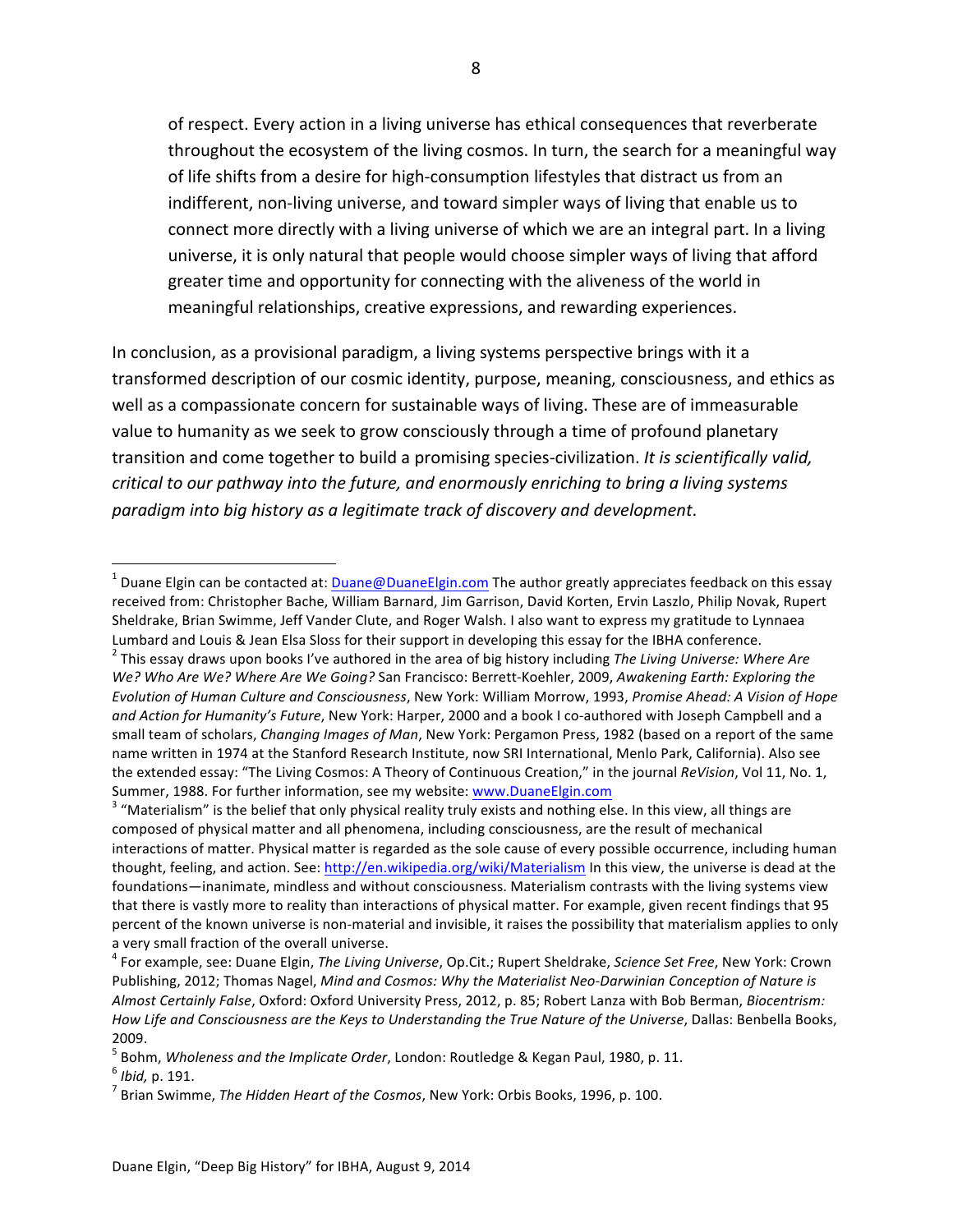http://organizedreligion.me/2013/11/07/i-regard-matter-as-derivative-from-consciousness-max-planck-the-

observer-january-25th-1931/<br><sup>14</sup> Philip Cohen, "Can Protein Spring into Life?" in *New Scientist*, April 26, 1997, p. 18.<br><sup>15</sup> Mitchel Resnick, "Changing the Centralized Mind," *Technology Review*, July 1994 (available on

revised January 1995).<br><sup>16</sup> Elgin, *Awakening Earth, Op. Cit.*<br><sup>17</sup> A living systems track will also bring new richness and dynamism into big history with, for example, the inclusion of scholars such as Arnold Toynbee. Although controversial because of the enormous scope of his work and his views on the rise and fall of civilizations, *none* of Toynbee's voluminous works are included in the core bibliography of big history! See: http://www.ibhanet.org/Default.aspx?pageId=1362386#Books\_&\_Articles\_about\_Big\_History Below are a few illustrative quotes to suggest his connection with a living systems perspective. As a distinguished historian who made a thorough study of twenty-one civilizations covering the bulk of recorded human history, Arnold Toynbee was unequivocal in describing the relevance of the perennial wisdom to human evolution. He said that the cause of "suffering and sorrow is the separation of sentient beings...from the timeless reality behind the phenomena, and a reunion with this reality is the sole but sovereign cure for our ailing world's ills." [Arnold Toynbee, *A Study of History* (abridged with Jane Caplan), New York: Weathervane Books, p. 498.] After reviewing the world's major religions, he concluded they all agree that humanity's goal is "to seek communion with the *presence behind the phenomena, and to seek it with the aim of bringing the self into harmony with this absolute* spiritual reality." [Arnold Toynbee, An Historian's Approach to Religion, New York: Oxford University Press, 1956, p. 275.] He also said that, "...the flickering film of the phenomenal world is an illusion which cannot obscure the *eternal unity that lies behind it..."* [Arnold Toynbee, A Study of History, (abridgement of Vol's I-VI by D.C. Somervell), New York: Oxford University Press, 1947, p. 495.]<br><sup>18</sup> Swimme, Op. Cit., p. 112.

 $19$  How does the aliveness of the universe enter into material form and manifest itself as coherent and persisting structures? Everything that exists is a flowing movement that endures, not because it has inherent solidity but because the life-energy of the universe flows through it. Like a vortex in a whirlpool, all that exists depends upon the flow-through to sustain a persisting pattern. If the flow-through stops, the whirlpool disappears. What is true for the fabric of reality is also true for us. Human beings are not solid or permanently existing entities—we are flow-through beings whose very existence depends completely on the life-energy of universe flowing through us. Instead of energy spraying out in all directions and losing coherence, the universe is continually focusing and conserving its flow-through energy by creating self-organizing systems. At every level, the universe is busy with one, overriding project: creating and sustaining, dynamically stable entities. Throughout the natural world, we see a recurring organizing pattern of dynamic stability. This form is called a "torus," which has the shape of a donut. At every level of the cosmos, we find the characteristic structure and geometry of "torus-like" or toroidal forms. The torus is significant because it is the simplest geometry of a dynamic, self-referencing, and self-organizing system that has the capacity to keep pulling together and sustaining itself. By virtue of its reflexive nature that curves back upon itself, the torus has the potential to be connected with and "know" its own dynamics. Because we find this characteristic form at every level of the universe, it shows that life is constantly seeking to connect with itself-to know itself and grow itself to higher levels of self-organization. A natural expression of this deep, evolutionary impulse is humanity's striving to fulfill our scientific name as a species: "homo sapiens sapiens"— creatures who are doubly wise. We not only "know," we "know that we know." Humanity's efforts to awaken and evolve are a direct expression of this central project of the cosmos. See: The Living Universe, Op. Cit., pp. 119 – 123.<br><sup>20</sup> The recent and widely reported discovery of gravitational waves gives support for the theory of eternal infl

where our universe is regarded as only one seed that has inflated in a multi-verse containing countless seeds of other inflating universes.

<sup>&</sup>lt;sup>8</sup> Guy Murchie, *Music of the Spheres*, Cambridge, Mass: The Riverside Press, 1961. P. 451.<br><sup>9</sup> Norbert Wiener, *The Human Use of Human Beings*, New York: Avon Books, 1954., p. 130.<br><sup>10</sup> Max Born, *The Restless Universe*